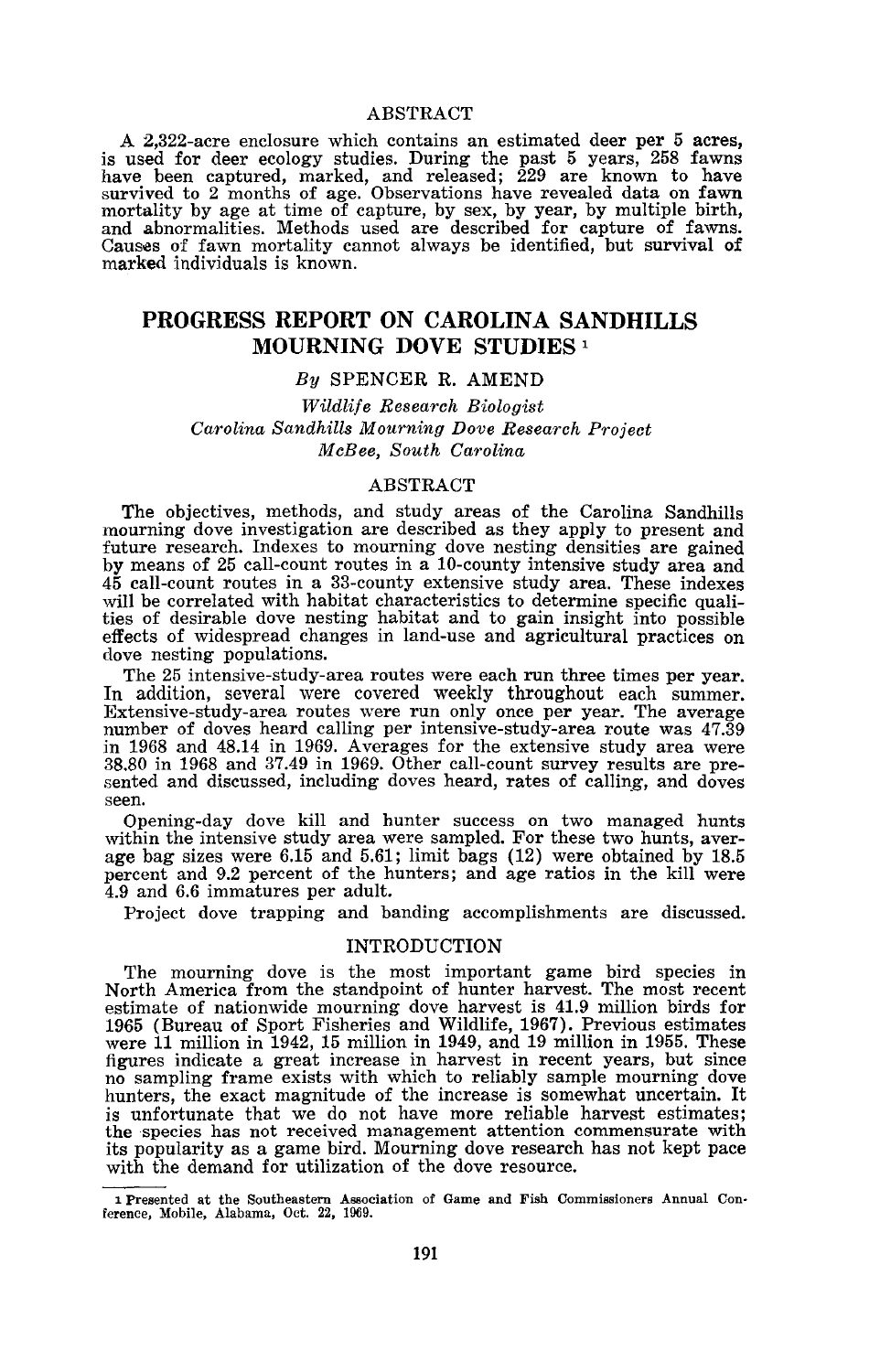Recognizing this situation, cooperative efforts were begun by the Southeastern Association of Game and Fish Commissioners, the International Association of Game, Fish and Conservation Commissioners, the Wildlife Management Institute, and others, which led to the inauguration, on July 1, 1967, of an accelerated research program on mourning doves and other migratory upland game birds. Mourning dove projects in this accelerated program include the present study-a long-term Bureau investigation-and nine State contract projects. Most contracts are with nonhunting States in an attempt to bring their programs for evaluating dove populations up to the levels found in hunting States.

This paper reports on my field work for the Bureau's mourning dove study, which began under the accelerated research program in April, 1968.

#### **OBJECTIVES**

The main objective of this study is to relate mourning dove populations to habitat characteristics. Of particular interest are factors affect-ing dove distribution and population levels. It is hoped that the study will help provide a means of predicting the effects of changes in land-use patterns on mourning dove populations. Since this paper is a progress report, it does not cover all of the objectives; however, they are listed because of their importance to the overall study.

(1) To obtain indexes to the density and breeding activity of mourning doves in the study area, and relate these to differences in habitat.<br>(2) To determine the extent to which vegetation, observer differ-

ences and other factors influence the results of mourning dove callcount routes.

(3) To estimate mourning dove production and harvest in the study area.

(4) To determine annual mortality rates and harvest rates by age

and sex for doves in the study area. (5) To determine mourning dove mobility within the study area and the extent of long-range movement.

(6) To evaluate trapping techniques presently used for mourning doves.

# STUDY AREAS

The study is centered around the Carolina Sandhills National Wildlife Refuge, near McBee, South Carolina. Mourning dove breeding densities in this general area are among the highest in the Nation as measured by the call-count survey (Ruos and Tomlinson, 1968, and Ruos and MacDonald, 1968). Two study areas are defined, based on the intensity with which the mourning dove breeding populations are sampled: (1) a 10-county, intensive study area including Chesterfield, Darlington, Kershaw, Lancaster, Lee, and Marlboro counties in South Carolina, and Anson, Richmond, Scotland, and Union counties in North Carolina; and (2) an adjacent 33-county, extensive study area (18 in South Carolina and 15 in North Carolina). County lines are used for study area boundaries since Project results will be compared with existing habitat and land-use surveys developed by agricultural and forestry agencies which are reported almost exclusively on <sup>a</sup> county basis. Together, the inten-sive and extensive study areas include a major portion of the Upper Coastal Plain and Piedmont Uplands physiographic regions of the Carolinas (terminology after Fenneman, 1938).

#### METHODS

This study involves correlating breeding populations with habitat characteristics in order to understand mourning dove populations. Principal field efforts of the project leader and four summer assistants are limited to the intensive study area. Data for the extensive study area are almost entirely from the efforts of State and Bureau cooperators.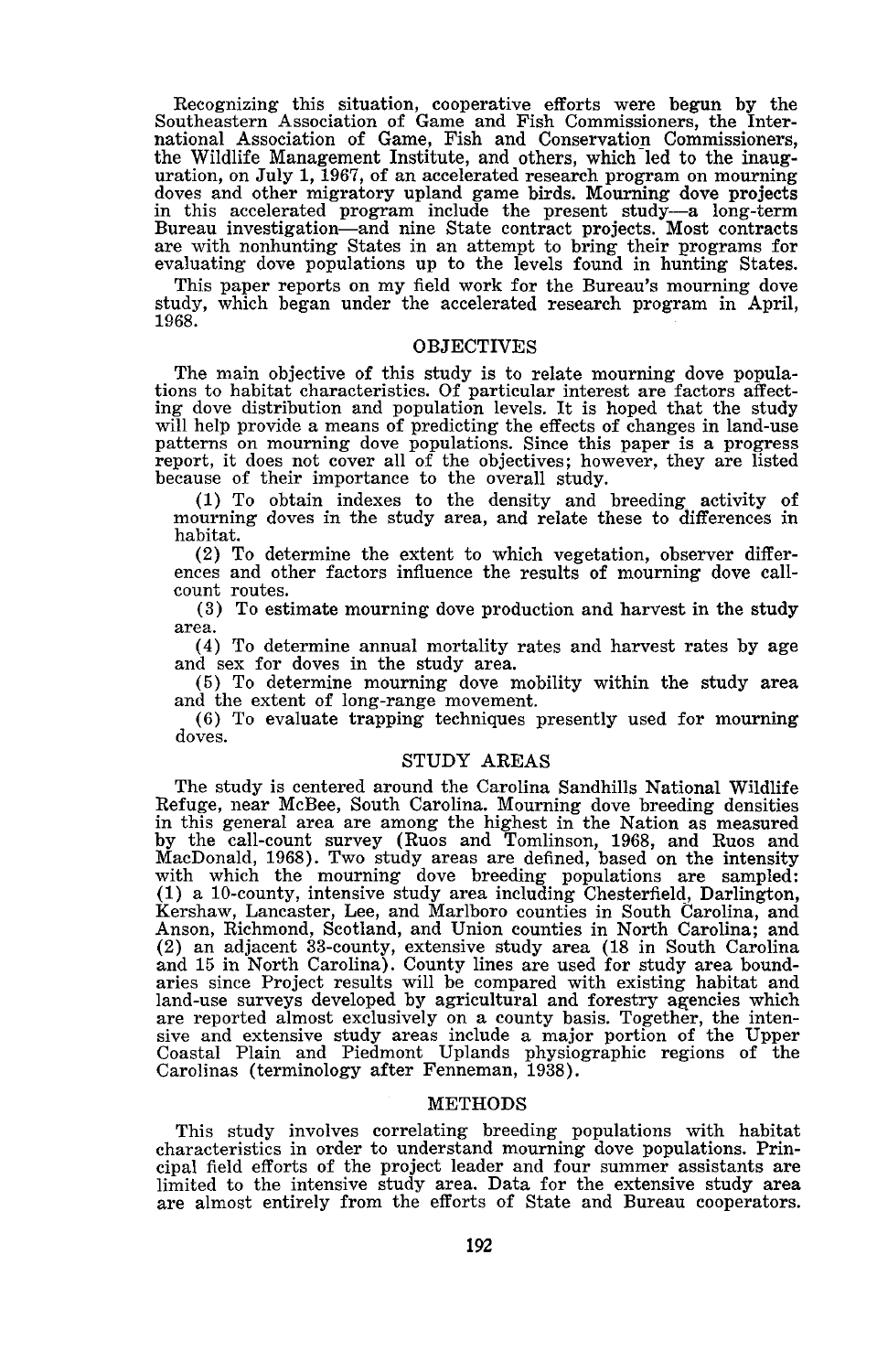# *Call-Count Routes*

Call counts along randomly selected routes throughout the intensive and extensive study areas serve as indexes to mourning dove breeding population levels. Sampling intensity is greatest in the intensive study area, with 25 routes in the 10 counties. The 33-county extensive study area, with <sup>25</sup> routes in the <sup>10</sup> counties. The 33-county extensive study area contains <sup>45</sup> routes, including <sup>20</sup> national survey routes. Thirty-five routes were used in the extensive study area in 1968, and <sup>10</sup> more were added in <sup>1969</sup> after preliminary examination of <sup>1968</sup> data indicated <sup>a</sup> need for increased sampling.

Project call-count routes are run in a similar manner to national survey routes. Briefly, a call count begins 30 minutes before sunrise and continues for 2 hours. The observer listens for 3 minutes at each<br>of 20 stations. Listening stations are spaced at 1-mile intervals, and 3<br>minutes are allotted for driving between stations. Data collected include<br>the n each listening station. The number of doves seen at each station and while driving between stations is recorded. Information on weather conditions and other factors which may affect dove calling behavior or the observer's hearing ability are also recorded.

Intensive-study-area routes are covered three times per season, in con- trast to national survey routes which are run once between May <sup>20</sup> and June 10. Listening stations on all intensive-study-area routes are permanently marked to assure comparable sampling during successive coverages.

All intensive-study-area routes are run twice between May 12 and June 18—once by the project leader and once by the project assistants. This survey period was chosen to coincide as nearly as possible with the national survey period and still provide adequate time for coverage of all routes by one observer. A third coverage each season, during early August, is made by the project leader and his assistants; each runs five routes. Several intensive-study-area routes are run weekly throughfive routes. Several intensive-study-area routes are run weekly through-<br>out the summer to provide indexes to fluctuations in breeding activity. In addition, one route is run weekly throughout most of the year to determine when measurable calling occurs. Weekly routes are covered by the same observers on successive weeks.

Extensive-study-area routes are run only once per season, during the May 20-June 10 national survey period.

Call-count routes also serve as habitat study transects, so that comparisons of breeding activity with habitat characteristics can be made.

# *Trapping and Banding*

Efforts are made to band as many mourning doves as possible in the intensive study area. Doves are caught in bait traps, using methods generally described by Reeves, Geis, and Kniffin (1968).

Trapping took place at 22 sites in 1968, but in 1969, only the 11 most productive sites of the previous year were used.

Although there is presently a strong nationwide effort to band mourning doves, trapping methods have not been carefully studied. Therefore, a part of the trapping program in this study is to determine which trapping techniques are most productive. Experimental trapping was done on the Carolina Sandhills National Wildlife Refuge for 6 weeks in 1968 and for 14 weeks in 1969. Similar trappings conducted for 3 weeks near Seymour, Indiana, in 1969, will permit a comparison of our results with results from another area.

#### *Wing-Collection Surveys*

Wings were collected from doves bagged by hunters on the opening day of the dove season at two managed hunts in 1968. On the Sandhills (State) Wildlife Management Area in North Carolina, hunters were required to pass through a checking station, and a sample of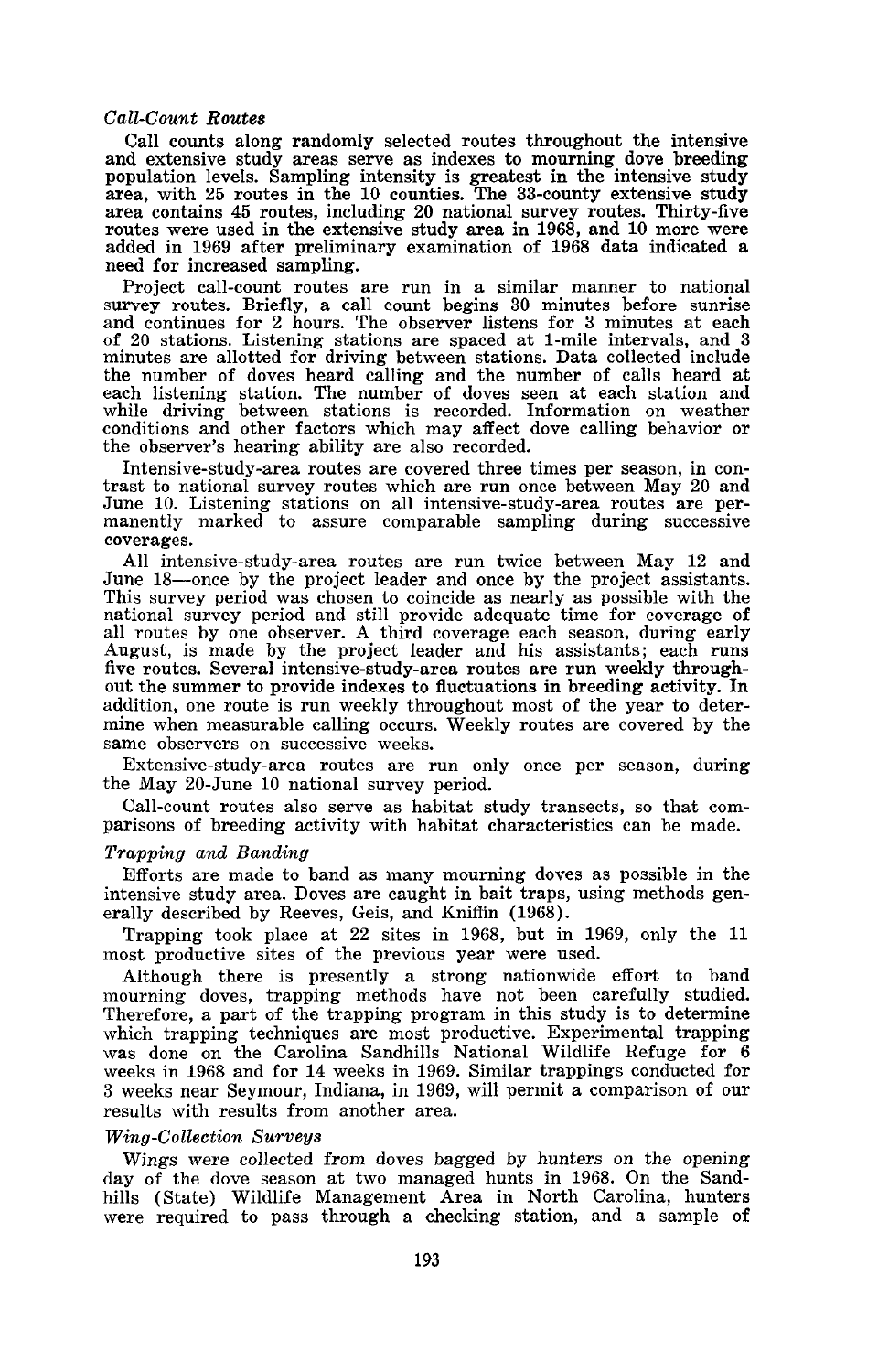wings was taken at check-out time. On the Sand Hills State Forest in South Carolina, where no check-out was required, the sample was obtained from hunters contacted in the field.

All wings were aged by Project personnel according to standard techniques (Wight, Tomlinson, and Blankenship, 1967).

# RESULTS

### *lntensive-Study-Area Call Counts*

Current nationwide trends in mourning dove breeding populations are measured using the technique developed by Foote and Peters (1952), with the latest results being reported by Ruos and MacDonald (1968). The same technique was used to measure mourning dove populations in this study. The average number of doves heard calling per route in 1968 was 47.39 on May-June runs and 47.38 on August re-runs. In 1969, averages of 52.94 and 38.54 doves were heard calling on Maycance (t tests) indicated no significant differences in numbers of doves heard between May-June runs and August re-runs in 1968 or between years. In 1969, the average number of doves heard calling per route was lower on August re-runs than on May-June runs  $(P=0.05)$ .

An average rate of calling for doves on each route was calculated by dividing the total number of calls heard by the number of doves heard calling. Recent studies have demonstrated that mated and unmated males vary widely in rates of calling, depending on the stage of the nesting cycle (Frankel and Baskett, 1961; Jackson and Baskett, 1964; and Mackey, 1965). The average rate of calling for doves in <sup>1968</sup> was 5.67 on May-June runs and 5.40 on August re-runs. In 1969, average rates of calling were 5.60 and 4.38 for doves heard on May-June runs and August re-runs, respectively. There were no significant differences in average rates of calling between runs in 1968 or for May-<br>June runs between years. In 1969, the rate of calling on initial runs<br>was significantly higher than re-runs, and the August re-run rate was<br>lower tha

Doves seen are less acceptable as an index to breeding density than doves heard (Peters, 1952), but continue to be recorded in the nationwide mourning dove breeding population survey and are, therefore, recorded in the present study. The average number of doves seen per route in <sup>1968</sup> was 24.83 on May-June runs and 34.17 on August re- runs. In 1969, averages of 24.29 and 45.58 doves were seen on May-June runs and August re-runs, respectively. There were no significant differences in average numbers of doves seen within or between years (P=0.05).

Weekly call counts on <sup>a</sup> single route which was run several times by the same observer offered an opportunity to examine calling variability. Although data on rates of calling and doves seen are also available for weekly routes, they will not be discussed in this paper because of time liimtations. Numbers of doves heard weekly on three intensive-study- area routes during <sup>1968</sup> are shown in figure 1. <sup>A</sup> similar pattern ex- isted in 1969.

The relative variability of doves heard on all intensive-study-area routes-each run once-was compared to the relative varability of doves heard on weekly routes-each run several times. This was done by comparing the standard errors divided by the means in each case. For all intensive-study-area routes, standard errors were between 6.30 percent and 7.53 percent of the respective means. For the three weekly routes shown in figure 1, percentages were 6.49, 8.10, and 10.19. This suggests that variability between runs on each of these three routes was as great as between all routes in the intensive study area.

One weekly route was run over an extended period. Monthly averages show a considerable reduction in the numbers of doves heard calling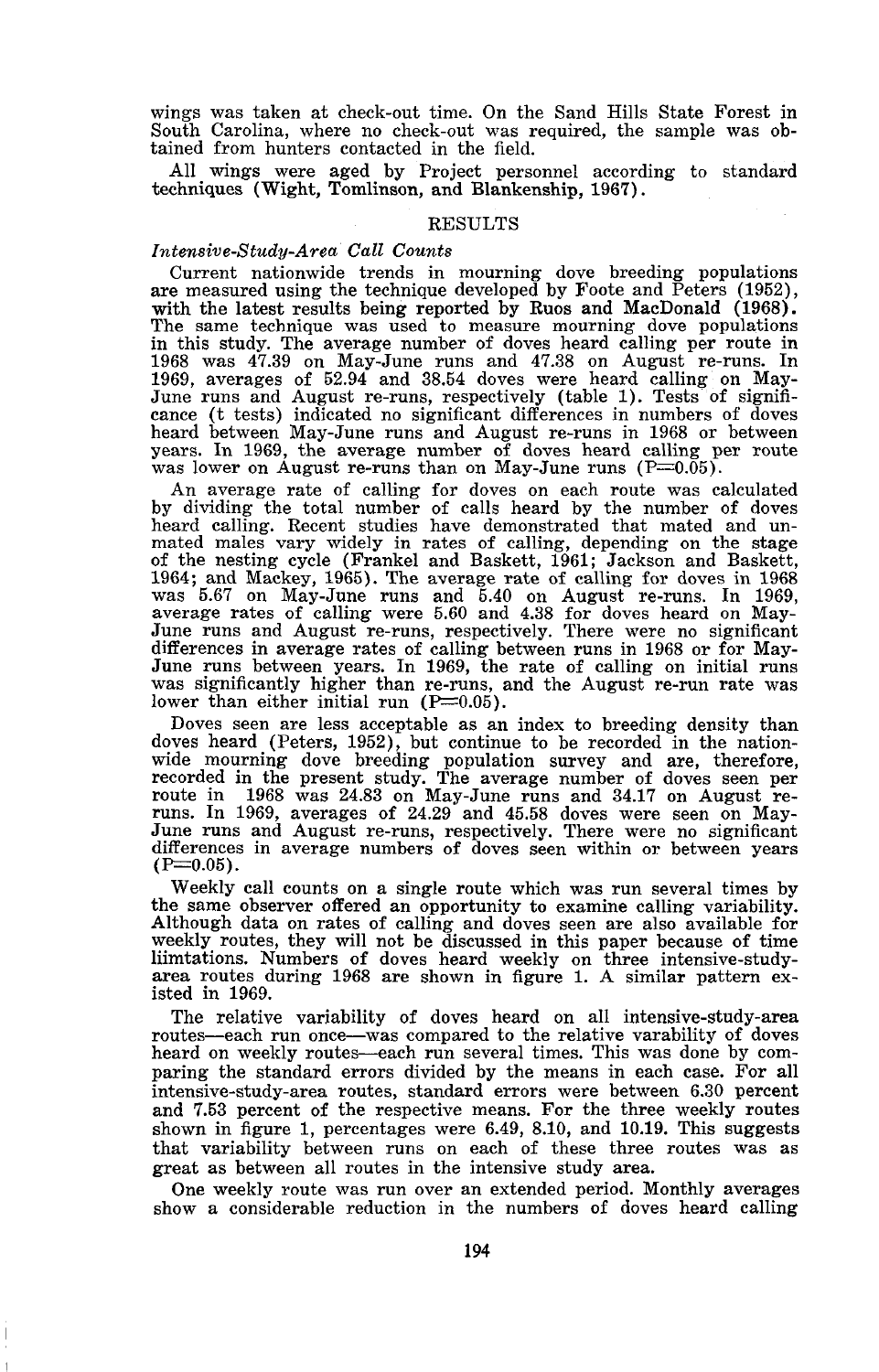from September through January, with no calling activity in October and November (fig. 2).

It seems unlikely that observer differences played a significant role in accounting for variability in intensive-study-area call counts, since results obtained on routes run at the same time by several different observ-<br>ers were consistently similar (table 2). Observer consistency can also be demonstrated by comparing the relative veriability of August reruns-involving five observers-with the relative variability of initial runs-involving one observer in 1968 and two observers in 1969. The standard errors of August re-runs were only slightly higher percentages of their respective means: 1968-7.53 percent as opposed to 6.30 percent; 1969-7.14 percent as opposed to 6.58 percent. Perhaps more important than hearing ability, which is often cited as contributing to variation between observers, are proper training and sufficient experience.

## *Extensive-Study-Area Call Counts*

During both 1968 and 1969, the single May 20-June 10 coverage of extensive-study-area, call-count routes was completed by State and Federal cooperators not under direct Project supervision. More observers participated in extensive-study-area coverage than in intensive-study- area coverage.

The average number of doves heard calling per route was 38.80 on the <sup>35</sup> routes used in 1968. This was lower, though not significantly, than the mean for the intensive study area. Including the 10 routes added in 1969, the average number of doves heard per extensive-study-<br>area route was 37.49. This was significantly lower than the average num-<br>ber of doves heard per intensive-study-area route ( $P=0.05$ ).

Average numbers of doves seen per route in the extensive study<br>area (table 1) were not significantly different between years. There were<br>no significant differences between intensive and extensive study areas<br>in average nu

For rates of calling, no significant differences existed between years for the extensive study area or between intensive and extensive study areas  $(P=0.05)$ .

### *Trapping and Banding*

During the preseason banding periods (June through August) of 1968 and 1969, Project personnel banded more than 7,500 doves in the intensive study area. Data from approximately 2,500 recaptures of these birds are also available for analysis. In addition to age and sex, molt data were recorded for all doves handled by Project personnel.

To date, 163 direct recoveries of doves banded by Project personnel in <sup>1968</sup> have been reported. Recovery records for birds banded in <sup>1969</sup> are not yet complete. The recovery rate was 0.0459 for birds banded during the calendar year of hatching (designated as HY birds), and 0.0410 for birds banded after the calendar year of hatching (designated as AHY birds). An immature adult relative recovery rate of 1.121 was calculated from these data. However, this must be regarded as <sup>a</sup> preliminary estimate because only <sup>a</sup> relatively small number of AHY preliminary estimate because only a relatively small number of AHY recoveries was available.

Concerning recovery locations, 68.4 percent of the AHY recoveries and 72.1 percent of the HY recoveries were not from the 10-minute geographical grid of banding. All except four recoveries were from the Carolinas. One AHY and two HY's were recovered in Florida and one HY was recovered in Georgia.

Later reports will give <sup>a</sup> more complete analysis of banding and re- covery data, and will include information on mortality and survival rates, local and long-range movements, and indirect population estimates.

A preliminary analysis of data from the three trap evaluation studies indicates considerable differences in capture success for the several types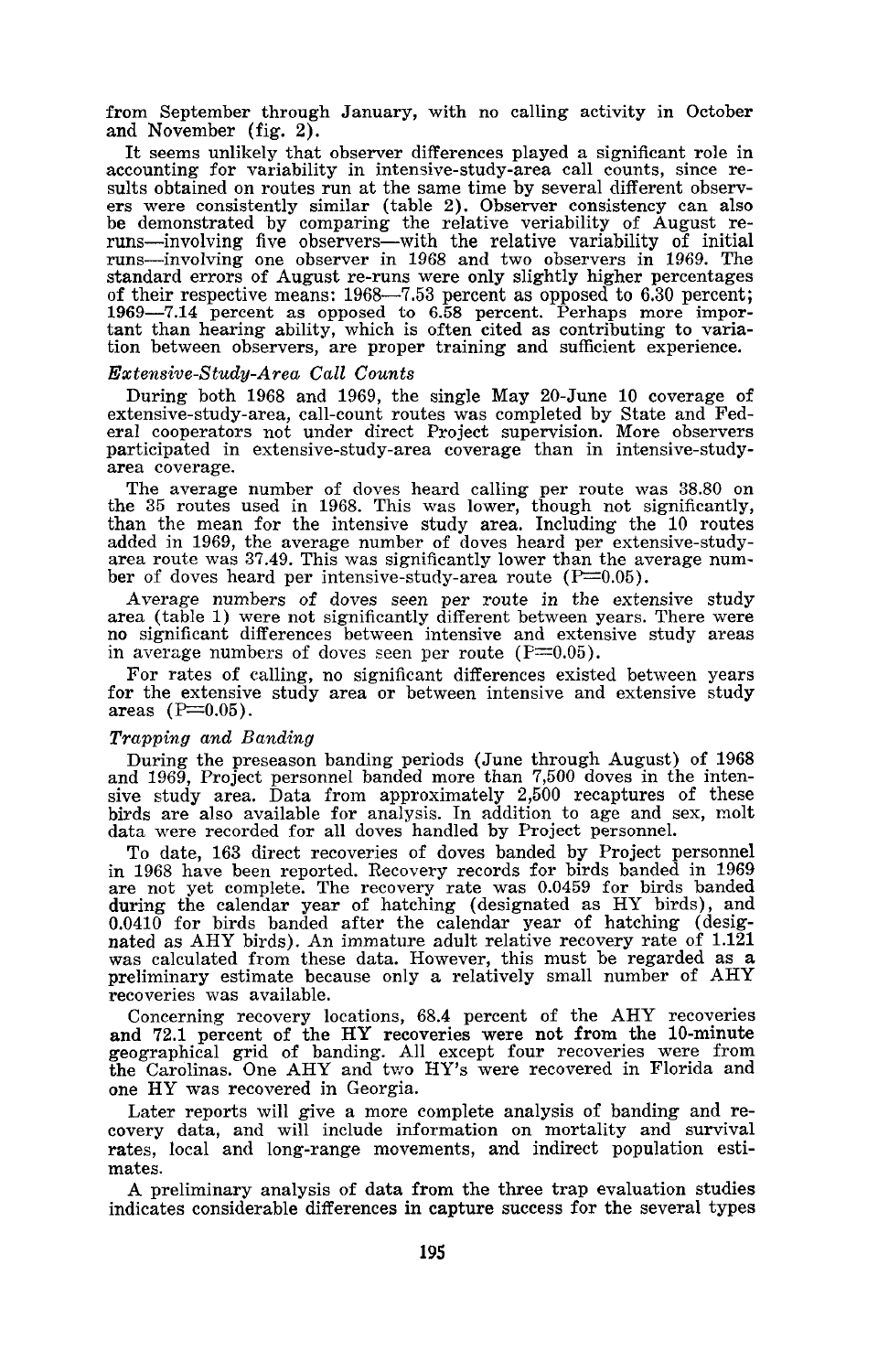of traps tested. This suggests that dove banding can be more success- ful and economical by using the most efficient trap. The results will be reported more fully at a later date.

#### *Wing-Collection Surveys*

Opening-day dove hunts in 1968 attracted 884 hunters to the Sandhills (State) Wildlife Management Area in North Carolina and 770 hunters to the Sand Hills State forest in South Carolina. On the Sand hills Wildlife Management Area, where <sup>a</sup> better sampling system was possible, <sup>158</sup> hunters' bags were checked. On the Sand Hills State Forest, 112 bags were sampled, of which only 65 were completed hunts. Data in the following paragraph are from the Sandhills Wildlife Management Area unless otherwise indicated.

Average bag sizes on the two hunts were 5.61 for the Sandhills Wildlife Management Area and 6.15 for the Sand Hills State Forest. This includes the 2.5 percent of hunters who obtained no doves. The most common bag was one, which was obtained by 21.5 percent of the hunters. Limits (bag size 12) were obtained by 18.5 percent of the Sandhills Wildlife Management Area hunters and 9.2 percent of the Sand Hills State Forest hunters. On the Sandhills Wildlife Management Area, limit bags accounted for 42.1 percent of the doves killed. Fifty-six percent of the hunters killed fewer than five doves, and accounted for 21 percent of the kill. Unadjusted age ratios in the opening-day kill were 6.6 immatures per adult on the Sandhills Wildlife Management Area and 4.9 immatures per adult on the Sand Hills State Forest. Doves with com- pleted molts were tallied as immatures.

## *Supporting Studies*

Student assistants on the Carolina Sandhil1s Mourning Dove Research Project pursued supporting studies relating to the Project's overall objectives. Trap evaluation studies at the Refuge were carried out in this manner. Other supporting studies of particular merit were concerned with (1) variation in calling activity during the regular call-count survey period  $\left(\frac{1}{2}\right)$  hour before to  $1\frac{1}{2}$  hours after sunrise), (2) the types of perches used by cooing doves, and (3) the effects of various types of vegetation on the audibility of dove calls. Results of these studies will be included in later reports.

## DISCUSSION

It is a fundamental rule of wildlife management that in order to have huntable game populations, we must have sufficient habitat of the proper types. There are numerous instances where local populations of nonmigratory species have virtually disappeared as a result of changes in land-use practices, and the decline in migratory waterfowl populations is thought to be directly related to the destruction of vital breeding habitat. It might be suggested, from comparisons of early-day mourning dove population estimates with today's best estimates, that the mourn- ing dove may also be affected by changes in land-use patterns, despite its widespread breeding distribution. This may be especially true with respect to management unit populations or segments of these populations where changes in agricultural or forestry practices may involve <sup>a</sup> large portion of the available nesting habitat.

A recent article in *The Wall Street Journal* (Leger, 1967) described<br>the present boom in pine production in the Southeast. Timber sales for pulpwood in the Southeast doubled between 1956 and 1967. Pulpwood is harvested in <sup>90</sup> percent of all southern counties-more than twice as many as <sup>20</sup> years ago. This is an apparently widespread land-use change which may affect dove populations. Although pine trees are considered by many biologists to be desirable dove nesting habitat, this is perhaps only true of mixed-age natural stands. An increase in large, single-age stands may cause dove nesting densities to drop, since doves appear to prefer nesting near some sort of edge (Hopkins and Odum,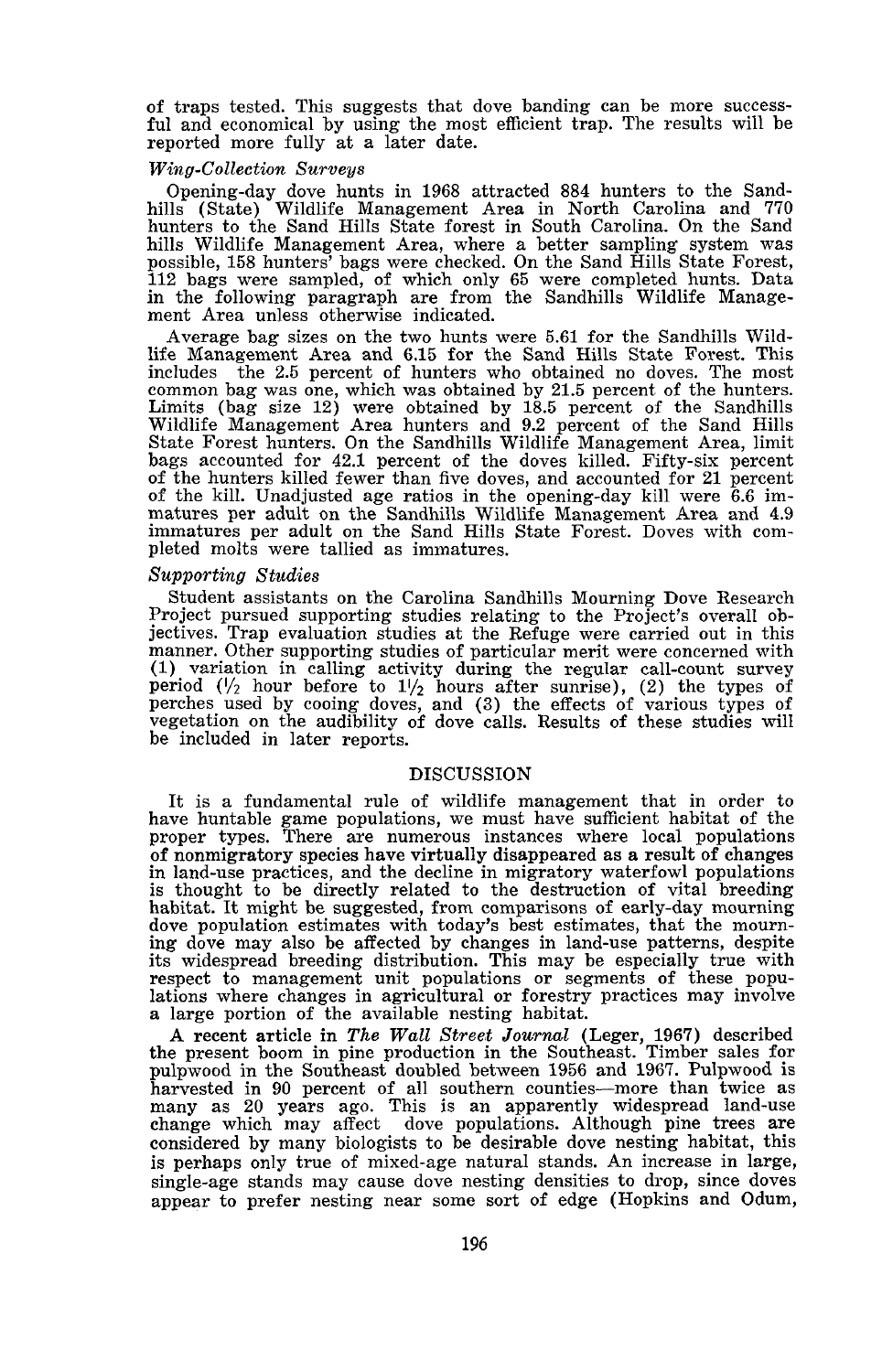1953). Other widespread changes which could affect dove populations are changes in the major cash crop over large areas, or changes in the use of herbicides, which could affect the abundance and seed production of weeds.

#### *Call Counts*

Results of 2 years' call counts in the study areas generally indicated little change in dove population levels between years. Differences be-tween May-June and August results in 1969 are possibly due to very wet weather during the summer.

Use of the nationwide call-count survey to indicate changes in levels of the mourning dove breeding populations is based on the assumption that mourning dove calling is indicative of breeding activity. There is general agreement that this assumption is valid. However, it may be possible to improve the precision of the present survey, and thereby enhance its usefulness. Improvements could include (1) further delineation of the survey period-in both date and time of day-to measure calling during the most consistent period, and (2) correcting call-count results for audibility differences caused by habitat or weather factors. Providing cooperators with further understanding of the importance of the call-count survey and clarification of what is expected of them could also result in considerable improvement of the data.

A major analysis of nationwide call-count data is currently being done by the Migratory Bird Population Station. Information on call-counts from the Sandhills Study will be considered in this analysis and will not be discussed further here.

#### *Production*

Age ratios in the kill, when corrected for differential vulnerability between age groups, may be used as estimates of production. The best data for determining age composition of the harvest in the study area can probably be found in the cooperative, dove wing-collection survey; however, it has not yet been possible to separate these data according to intensive and extensive study area units. An example of how esti-<br>mates of productivity can be determined is illustrated by use of manmates of productivity can be determined is illustrated by use of man- aged hunt data and Project band recovery rates. Actually, both should relate to the same period of time. Unadjusted age ratios in opening-day kill on the managed hunts were 4.9 and 6.6 immatures per adult. Using the differential vulnerability figure obtained from Project bandings to correct these, and multiplying by two, the production is estimated to have been between 8.7 and 11.7 immatures per pair in 1968. These figures are considerably higher than previous estimates of mourning dove production (summarized by Lowe, 1956) and are undoubtedly inflated by concentration of immatures on the areas from which the age ratios were obtained. For several reasons, these figures are not acceptable estimates of production in the study area and are only given to illustrate how wing-collection age ratios and band recovery data may be used to estimate production.

## CONCLUSIONS

The nature of this paper-that of <sup>a</sup> progress report rather than <sup>a</sup> final report-makes the drawing of conclusions somewhat premature. Results from the Carolina Sandhills mourning dove investigation will be reported periodically at future Southeastern Conferences, or published.

# ACKNOWLEDGEMENTS

Assistances provided this study by the North Carolina Wildlife Resources Commission, the South Carolina Wildlife Resources Department, the South Carolina Forestry Commission, the U. S. Army at Ft. Bragg, N. C., and Region IV of the Bureau of Sport Fisheries and Wildlife is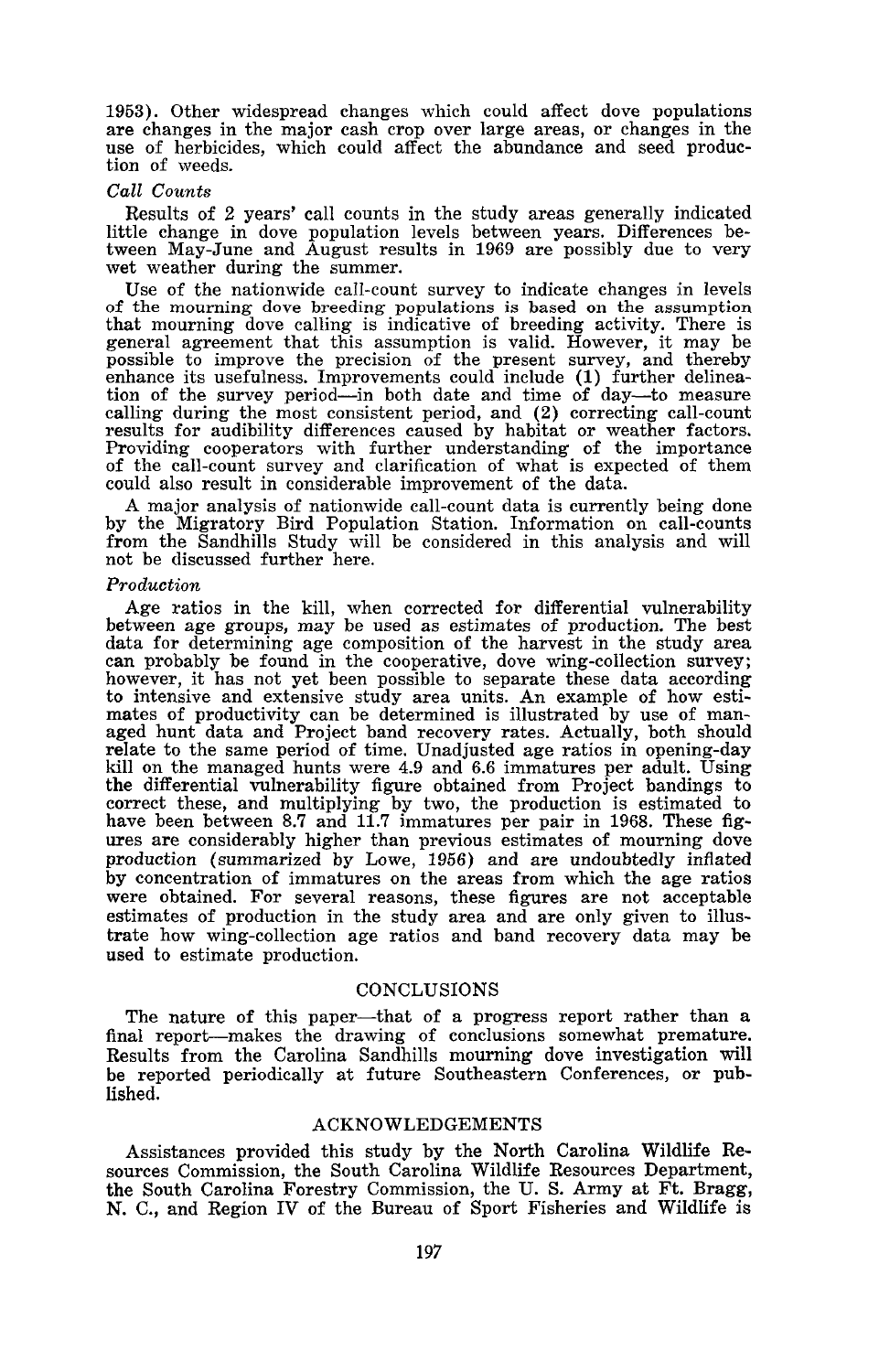gratefully acknowledged. Appreciation is hereby expressed to J. P. Rogers, A. D. Geis, H. M. Reeves, and H. R. Perry, Jr., who offered suggestions on the manuscript and data analysis.

# LITERATURE CITED

- Fenneman, Neven M. 1938. Physiography of eastern United States. McGraw-Hill Book Company, New York. 714 pp.
- Foote, L. E., and H. S. Peters. 1952. Introduction in Investigations of methods of appraising the abundance of mourning doves. U. S. Fish and Wildlife Service, Special Scientific Report-Wildlife No. 17.
- Frankel, A. 1. and T. S. Baskett. 1961. The effect of pairing on coo- ing of penned mourning doves. Journal of Wildlife Management, Vol. 25, No.4, p. 372-384.
- Hopkins, M. N., and E. P. Odum. 1953. Some aspects of the population ecology of breeding mourning doves in Georgia. Journal of Wildlife Management, Vol. 17, No. 2, p. 132-143.
- Jackson, G. L. and T. S. Baskett. 1964. Perch-cooing and other as- pects of breeding behavior of mourning doves. Journal of Wildlife Management, Vol. 28, No.2, p. 293-307.
- Leger, R. R. 1967. 'Tree farming' blossoms in Dixie, attracts soaring investment in paper-product plants. The Wall Street Journal, December 13, p. 32.
- Lowe, J. 1. 1956. Breeding density and productivity of mourning doves on <sup>a</sup> county-wide basis in Georgia. Journal of Wildlife Management, Vol. 20, No.4, p. 428-433.
- Mackey, J. P. 1965. Cooing frequency and permanence of pairing of mourning doves. Journal of Wildlife Management, Vol. 29, No.4, p. 824-829.
- Peters, H. S. 1952. A summary of mourning dove call-count investigations in Ohio in Investigations of methods of appraising the abundance of mourning doves. U. S. Fish and Wildlife Service, Special Scientific Report-Wildlife No. 17.
- Reeves, H. M., A. D. Geis and F. C. Kniffin. 1968. Mourning dove capture and banding. U. S. Fish and Wildlife Service, Special Scientific Report-Wildlife No. 117.
- Ruos, J. L., and D. MacDonald. 1968. Mourning dove status report, 1967. U. S. Fish and Wildlife Service, Special Scientific Report-Wildlife No. 121.

and R. E. Tomlinson. 1968. Mourning dove status report, 1966. U. S. Fish and Wildlife Service, Special Scientific Report-Wildlife No. 115.

- (U. S.) Bureau of Sport Fisheries and Wildlife. 1967. Wildlife re- search problems programs progress, 1966. Resource Publication 43. 117 pp.
- Wight, H. M., L. H. Blankenship, and R. E. Tomlinson. 1967. Aging mourning doves by outer primary wear. Journal of Wildlife Management, vol. 31, no. 4, pp. 832-835.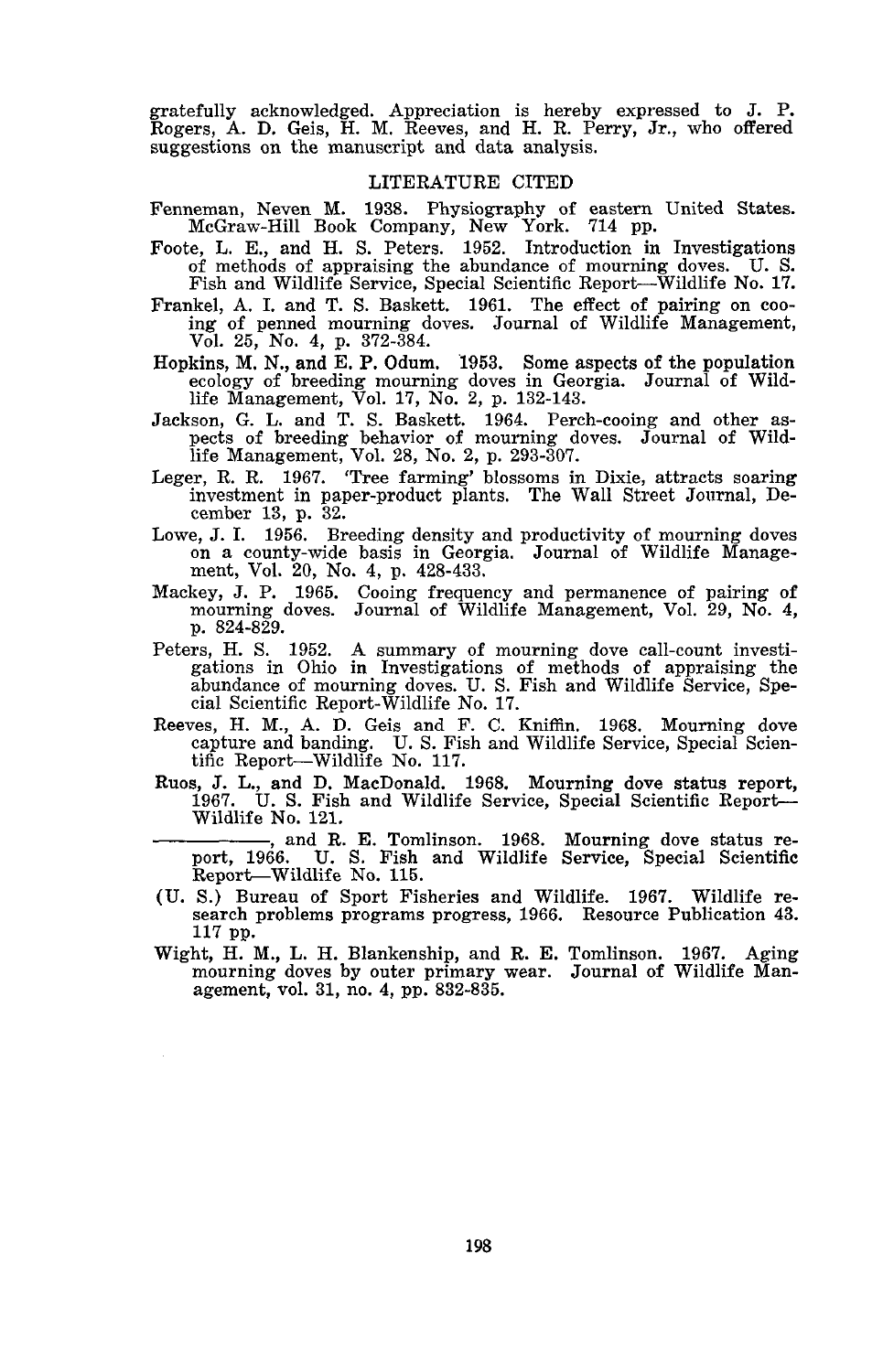| study area call count routes for 1968 and 1969<br>(standard errors in parentheses) |                            |                                        |                           |  |  |  |  |  |  |  |
|------------------------------------------------------------------------------------|----------------------------|----------------------------------------|---------------------------|--|--|--|--|--|--|--|
|                                                                                    | Avg. No. of<br>Doves Heard | Avg. No. of<br>Calls per<br>Dove Heard | Avg. No. of<br>Doves Seen |  |  |  |  |  |  |  |
| Intensive Study Area*                                                              |                            |                                        |                           |  |  |  |  |  |  |  |
| 1968:                                                                              |                            |                                        |                           |  |  |  |  |  |  |  |
| Initial runs $\ldots$ 49.00 (3.09)                                                 |                            | 5.49(0.17)                             | 25.83 ( 4.08)             |  |  |  |  |  |  |  |
| Re-runs $(2.99)$                                                                   |                            | 5.84(0.17)                             | 23.83 ( 3.94)             |  |  |  |  |  |  |  |
| August re-runs  47.38 (3.57)                                                       |                            | 5.40(0.17)                             | 34.17 ( 5.32)             |  |  |  |  |  |  |  |
| 1969:                                                                              |                            |                                        |                           |  |  |  |  |  |  |  |
| Initial runs $\ldots$ 49.71 (3.27)                                                 |                            | 5.84 (0.17)                            | $31.25$ $(10.51)$         |  |  |  |  |  |  |  |
| Re-runs 56.17 (4.13)                                                               |                            | 5.37(0.10)                             | 17.33(2.81)               |  |  |  |  |  |  |  |
| August re-runs  38.54 (2.75)                                                       |                            | 4.38(0.17)                             | 45.58 (17.37)             |  |  |  |  |  |  |  |
| <b>Extensive Study Area**</b>                                                      |                            |                                        |                           |  |  |  |  |  |  |  |

TABLE 1. Average numbers of doves heard and calls per dove heard, and average numbers of doves seen, on intensive and extensive

\* 24 routes used for intensive study area analysis.

\*\* 35 routes used in extensive study area in 1968 and 45 in 1969.

TABLE 2. Examples of consistency in the numbers of doves heard calling by several observers running routes at the same times

<sup>1968</sup> ........... 38.80 (4.83) 5.64 (0.44) 30.34 ( 5.17)  $1969$  ........................ 38.80 (4.83)  $3.64$  (0.44)  $30.34$  (3.91)<br> $5.53$  (0.30)  $24.36$  (2.82)

|      |  | Observer $1 \t 2 \t 3$ | Doves heard according to observer number |    |    |    |    |    |    |
|------|--|------------------------|------------------------------------------|----|----|----|----|----|----|
| Date |  |                        |                                          |    |    | 4  | 5  |    | 7  |
|      |  | May 31, $1968$ 76      |                                          | 72 |    |    |    |    |    |
|      |  | July 23, 1968  65      |                                          |    | 67 | 67 |    |    |    |
|      |  | July 30, 1968  65      |                                          | 71 | 71 |    |    |    |    |
|      |  | June 6, 1969 81        |                                          |    |    |    | 75 | 75 |    |
|      |  | June 19, 1969          |                                          |    | 12 |    |    |    | 13 |
|      |  | June 26, 1969          |                                          |    | 63 | 58 |    |    | 55 |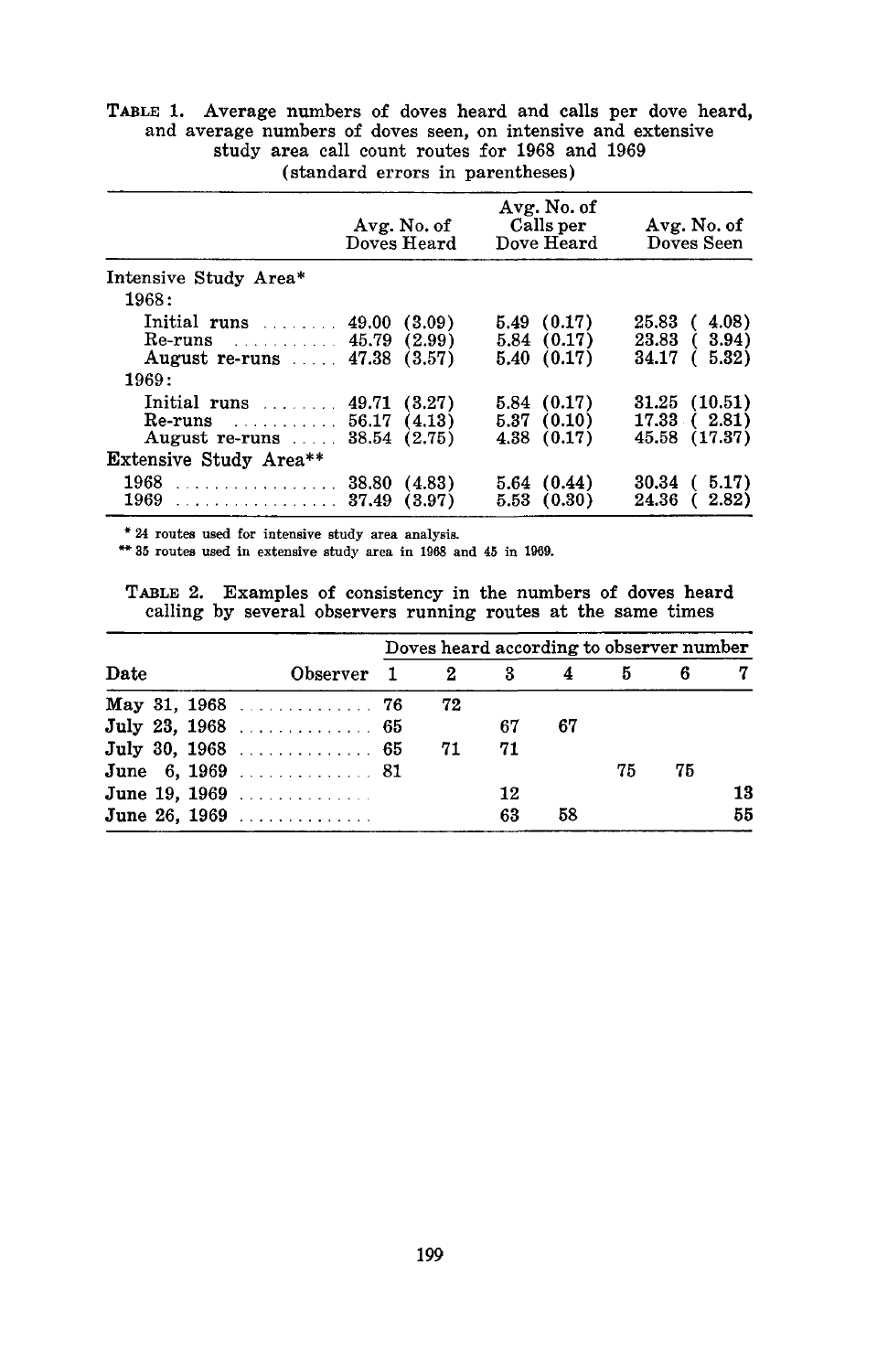

Figure 1. Numbers of doves heard calling each week on three call-count routes in 1968. Figure 1. Numbers of doves heard calling each week on three call-count routes in 1968.